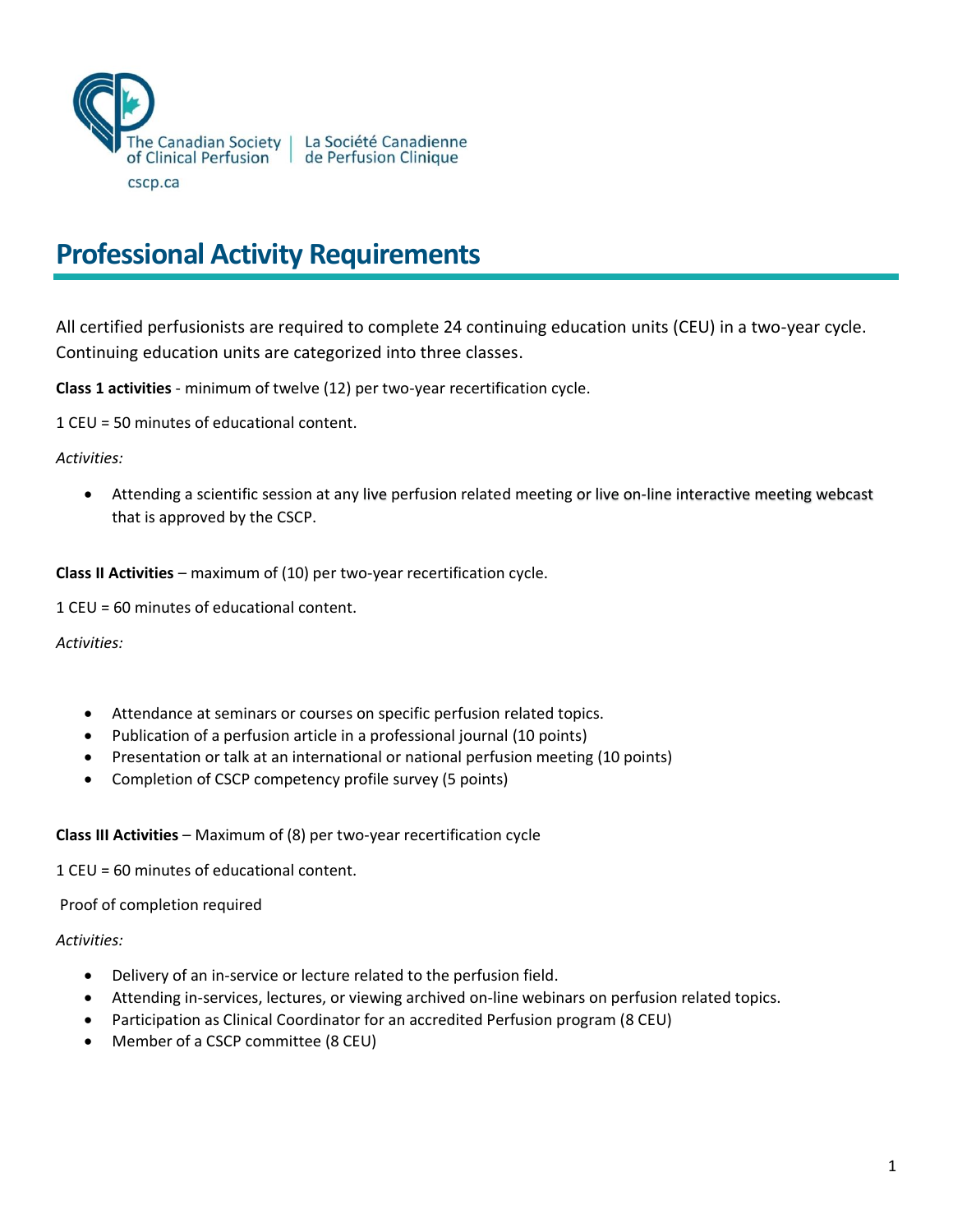# **Declaration of Clinical Activity**

Recertification Requirements: A Canadian Certified Clinical Perfusionist is required to complete and declare a minimum of **80 clinical cases** over a two year period with no more than 20 of these cases being documented as level 2 activities and no more than 5 of these cases being documented as level 3 activities, and obtain **24 Continuing Education Units (CEUs)** in the same period.

### **Clinical Activity Definitions:**

Primary Perfusionist: A Clinical Perfusionist - Certified (CPC) who is responsible for 60% of a clinical activity. There may be only one primary perfusionist per case.

- ➢ **Level 1 Activity**: A minimum of 55 cases, over a two-year period, must be Level 1 Activity. See Table A
- ➢ **Level 2 Activity**: A maximum of 20 cases, over a two-year period, may be Level 2 Activity. See Table B
- ➢ **Level 3 Activity (Qualifies as a 1/2 case):** A maximum of 10 half cases for a total of 5 full cases, over a two-year period, may be Level 3 Activity. See Table C

**Definition of Guarantor:** CSCP Certified member in good standing (otherwise, a direct supervisor or manager with the ability to verify caseload may serve as guarantor) is required as a corroborating signature for proof of 80 cases in two recertification cycle.

### **Table A: Level 1 Activities**

| <b>LEVEL 1</b><br><b>CLINICAL PERFUSION</b><br><b>ACTIVITIES</b> | <b>CLINICAL DEFINITION</b>                                                                                                                                                                                                                                        | <b>CORE ELEMENTS</b>                                                                                                                                                                                                                                                                |
|------------------------------------------------------------------|-------------------------------------------------------------------------------------------------------------------------------------------------------------------------------------------------------------------------------------------------------------------|-------------------------------------------------------------------------------------------------------------------------------------------------------------------------------------------------------------------------------------------------------------------------------------|
| Cardiopulmonary Bypass, Primary                                  | A Clinical Perfusionist - Certified<br>(CPC) who is the primary operator<br>of the heart-lung machine, used<br>during cardiac surgery and other<br>surgeries that require<br>extracorporeal circulation, used to<br>manage the patient's physiological<br>status. | Blood pump, reservoir, heat exchanger,<br>oxygenator, extracorporeal circuit used<br>accordingly with hemodynamic/lab value<br>monitoring.                                                                                                                                          |
| <b>Instructor Cardiopulmonary Bypass</b>                         | A Clinical Perfusionist - Certified<br>(CPC) who serves as a clinical<br>instructor to a student enrolled in<br>an accredited perfusion program<br>during primary clinical perfusion<br>activities that require                                                   | Blood pump, reservoir, heat exchanger,<br>oxygenator, extracorporeal circuit used<br>accordingly with hemodynamic/lab value<br>monitoring. Level 1 clinical perfusion activities<br>performed as clinical instructor in an accredited<br>program are considered a level 1 perfusion |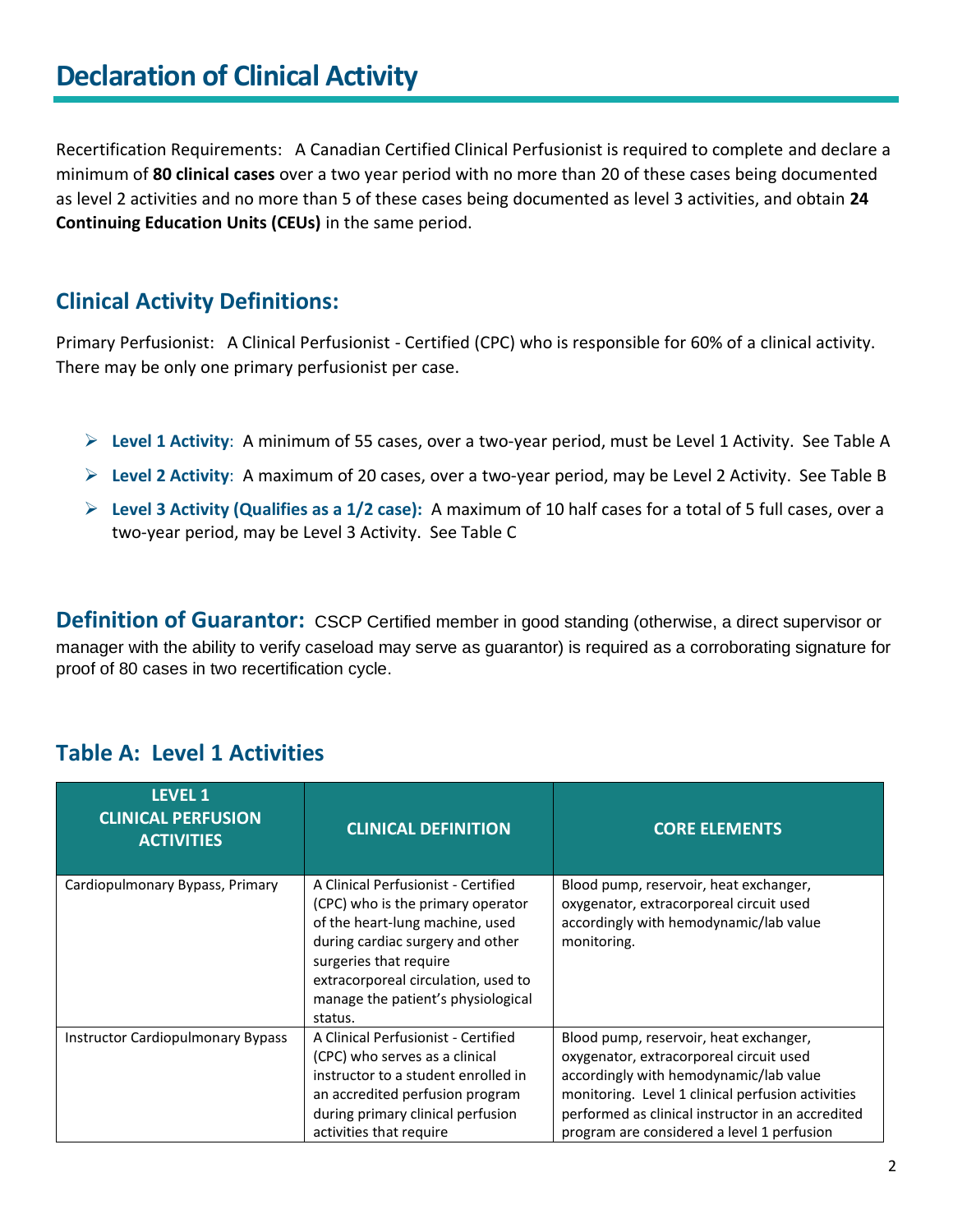|                                                                                               | extracorporeal circulation, used to<br>manage the patient's physiological<br>status.                                                                                                                                                  | activity and will receive full case credit. During<br>clinical instruction in which the student is<br>operating extracorporeal circulation equipment,<br>there must be direct one-to-one supervision by<br>the clinical instructor. Students may also receive<br>credit toward certification eligibility for the same<br>case.                                                                    |
|-----------------------------------------------------------------------------------------------|---------------------------------------------------------------------------------------------------------------------------------------------------------------------------------------------------------------------------------------|---------------------------------------------------------------------------------------------------------------------------------------------------------------------------------------------------------------------------------------------------------------------------------------------------------------------------------------------------------------------------------------------------|
| Extra-Corporeal Life Support (ECLS)                                                           | A Clinical Perfusionist - Certified<br>(CPC) who is the primary operator<br>of an ECLS circuit that provides life<br>support for respiratory and/or<br>cardiac failure.                                                               | Extracorporeal circuit, oxygenator, heat<br>exchanger used accordingly with<br>hemodynamic/lab value monitoring. For each<br>ECLS case, one case credit per 24 hrs will be<br>awarded for initiating and bedside managing<br>ECLS (4-hour minimum) or bedside managing (6<br>hour minimum). No simultaneous credit will be<br>awarded for managing multiple ECLS patients in<br>this time period. |
| Isolated Limb/ Organ Perfusion                                                                | A Clinical Perfusionist - Certified<br>(CPC), who is the primary operator<br>of an extracorporeal device used to<br>deliver anti-cancer drugs directly to<br>an arm, leg or organ that manages<br>the patient's physiological status. | Reservoir, blood pump, heat exchanger,<br>oxygenator, extracorporeal circuit used<br>accordingly with hemodynamic, temperature,<br>and lab value monitoring.                                                                                                                                                                                                                                      |
| Veno-Venous or Left Heart Bypass                                                              | A Clinical Perfusionist - Certified<br>(CPC) who is the primary operator<br>of an extracorporeal device, used to<br>perfuse specific vascular regions<br>within the circulatory system.                                               | Blood pump, extracorporeal circuit +/-<br>oxygenator used accordingly with<br>hemodynamic/lab value monitoring.                                                                                                                                                                                                                                                                                   |
| Ventricular Assist Device (VAD)                                                               | A Clinical Perfusionist - Certified<br>(CPC) who is the primary operator<br>of the Ventricular Assist Device<br>(VAD) that provides cardiac support<br>for the failing heart.                                                         | For each VAD case, one case credit per 24 hrs will<br>be awarded for initiating and managing VAD or<br>bedside managing (6 hour minimum). No<br>simultaneous credit will be awarded for<br>managing multiple VAD patients in this time<br>period.                                                                                                                                                 |
| Intraperitoneal Hyperthermic<br>Chemoperfusion or Intrapleural<br>Hyperthermic Chemoperfusion | A Clinical Perfusionist - Certified<br>(CPC) who is the primary operator<br>of an intraperitoneal or intrapleural<br>device.                                                                                                          | A device with pump flow, circulation,<br>temperature, monitoring and regulation of<br>chemotherapeutic fluids with abdominal or<br>thoracic cavity for periods exceeding 30 minutes.<br>Syringe infusion devices will not be counted as<br>Level 1 Clinical Activities.                                                                                                                           |

### **Table B: Level 2 Activities**

| <b>LEVEL 2</b><br><b>CLINICAL PERFUSION</b><br><b>ACTIVITIES</b> | <b>CLINICAL DEFINITIONS</b>                                                                                                                                                                               | <b>CORE ELEMENTS</b>                                                                                                                                                                                                     |
|------------------------------------------------------------------|-----------------------------------------------------------------------------------------------------------------------------------------------------------------------------------------------------------|--------------------------------------------------------------------------------------------------------------------------------------------------------------------------------------------------------------------------|
| Cardiopulmonary Bypass,<br>Assistant                             | The CPB Assistant is the Clinical<br>Perfusionist - Certified (CPC)<br>whom the hospital/institution<br>recognizes as the assistant to the<br>primary perfusionist during the<br>conduction of perfusion. | The CPB Assistant must be documented within<br>the operating suite and actively assisting<br>during the operative case. Multiple CPB<br>Assistant credits will not be allowed during<br>concurrent operative procedures. |
| Ex Vivo                                                          | A Clinical Perfusionist - Certified<br>(CPC) who is the primary operator<br>of an extracorporeal device, used                                                                                             | A device with Ex Vivo blood flow regulation &<br>extracorporeal oxygenations used accordingly<br>with hemodynamic/lab value monitoring. For                                                                              |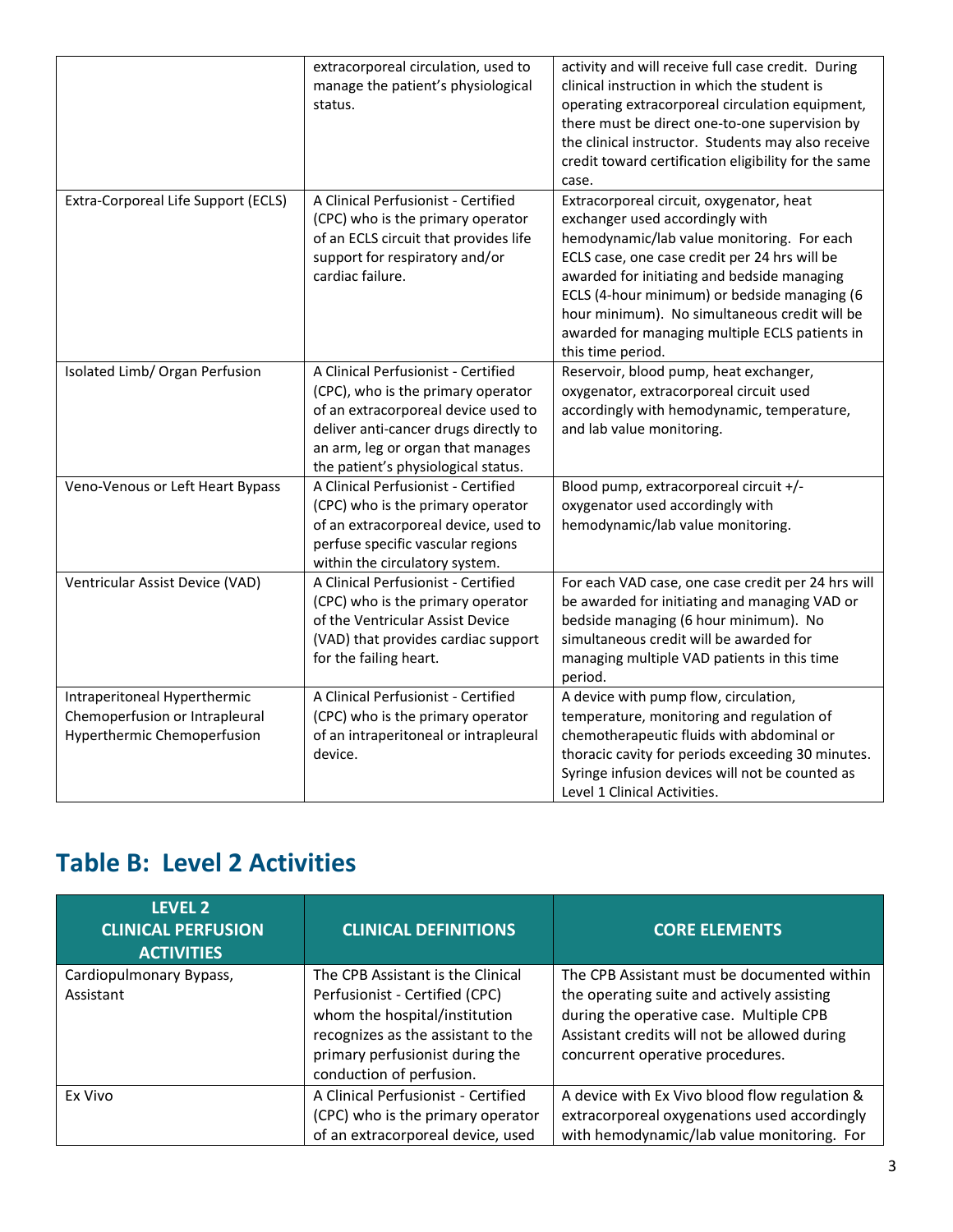|                                              | to perfuse isolated and separated<br>human organs from the body, for<br>potential transplant opportunities.                                                                                                                                                                                              | each Ex Vivo case, one secondary case credit<br>per 24 hrs will be awarded for initiating and/or<br>managing. No simultaneous credit will be<br>awarded for managing multiple organs in this<br>time period.                                                                                                                                                                                                                                                                                                                                                                                                                                                                                                                                                                                             |
|----------------------------------------------|----------------------------------------------------------------------------------------------------------------------------------------------------------------------------------------------------------------------------------------------------------------------------------------------------------|----------------------------------------------------------------------------------------------------------------------------------------------------------------------------------------------------------------------------------------------------------------------------------------------------------------------------------------------------------------------------------------------------------------------------------------------------------------------------------------------------------------------------------------------------------------------------------------------------------------------------------------------------------------------------------------------------------------------------------------------------------------------------------------------------------|
| Cardiopulmonary Bypass, Standby              | A Clinical Perfusionist - Certified<br>(CPC) who is the primary standby<br>operator of the heart-lung<br>machine, used during cardiac<br>surgery and other surgeries that<br>require extracorporeal circulation,<br>used to manage the patient's<br>physiological status.                                | Any procedure that may require immediate<br>and onsite extracorporeal circulatory support.<br>Standby procedures must be documented,<br>requested by the attending physician, and<br>verifiable in an audit.                                                                                                                                                                                                                                                                                                                                                                                                                                                                                                                                                                                             |
| High Fidelity Perfusion Simulation<br>(HFPS) | A Clinical Perfusionist - Certified<br>(CPC) who is the primary operator<br>of the heart-lung machine or ECLS<br>circuit, used to manage physical<br>and physiological variables during<br>simulated perfusion scenarios<br>taking place at a CSCP Board of<br>Directors approved simulation<br>session. | HFPS is the use of simulation modalities or<br>mechanisms to create a realistic patient model<br>or perfusion situation. HFPS must be an<br>interactive process facilitated by a CPC using<br>standardized medical simulation devices that<br>integrate realistic perfusion events<br>experienced during CPB procedures in a<br>realistic surgical setting using a conventional<br>heart-lung machine or ECLS circuit. Each HFPS<br>or series of HFPS must have an<br>education/briefing, simulation and debriefing.<br>The simulation/simulation series length must<br>be no less than 50 minutes of active simulation<br>activity. One case credit is awarded for each<br>HFPS activity that meets or exceeds these<br>guidelines. Each HFPS must include and retain<br>a participant evaluation form. |

### **Table C: Level 3 Activities**

| LEVEL 3<br><b>CLINICAL PERFUSION</b><br><b>ACTIVITIES</b>    | <b>CLINICAL DEFINITION</b>                                                                                                                                                        | <b>CORE ELEMENTS</b>                                                                                                                                                                                                                                                                                                                      |
|--------------------------------------------------------------|-----------------------------------------------------------------------------------------------------------------------------------------------------------------------------------|-------------------------------------------------------------------------------------------------------------------------------------------------------------------------------------------------------------------------------------------------------------------------------------------------------------------------------------------|
| Intra-Aortic Balloon Pump (IABP)                             | A Clinical Perfusionist - Certified<br>(CPC) who is the primary operator<br>of an Intra-Aortic Balloon Pump.                                                                      | For each 1/2 case the IABP must be set up and<br>monitored for no less than 3 hours. One half<br>case will be awarded per 24 hr period. No<br>simultaneous credit will be awarded for<br>managing multiple IABP patients.                                                                                                                 |
| <b>Auto Transfusion</b>                                      | A Clinical Perfusionist - Certified<br>(CPC) who is the primary operator<br>of a cell salvage device used to<br>recover, wash and deliver red blood<br>cells back to the patient. | Cell Salvage Device set up, initiating and<br>processing (with processed blood being returned<br>to patient). Procedure must be documented with<br>appropriate volumes returned to patient. One<br>half case will be awarded per 24 hour period. No<br>simultaneous credit will be awarded for<br>managing multiple cell salvage devices. |
| Acute Normovolemic Hemodilution<br>(ANH)+/-Component Therapy | A Clinical Perfusionist - Certified<br>(CPC) who is the primary operator<br>of a blood collection device set up<br>for the procedure of ANH +/- the<br>subsequent procedure of    | Set up, initiation of a blood sequestration device,<br>+/- the use of a fractionating procedure, with<br>return of the product to the patient. The<br>procedure must be documented with<br>appropriate volumes withdrawn and returned to                                                                                                  |